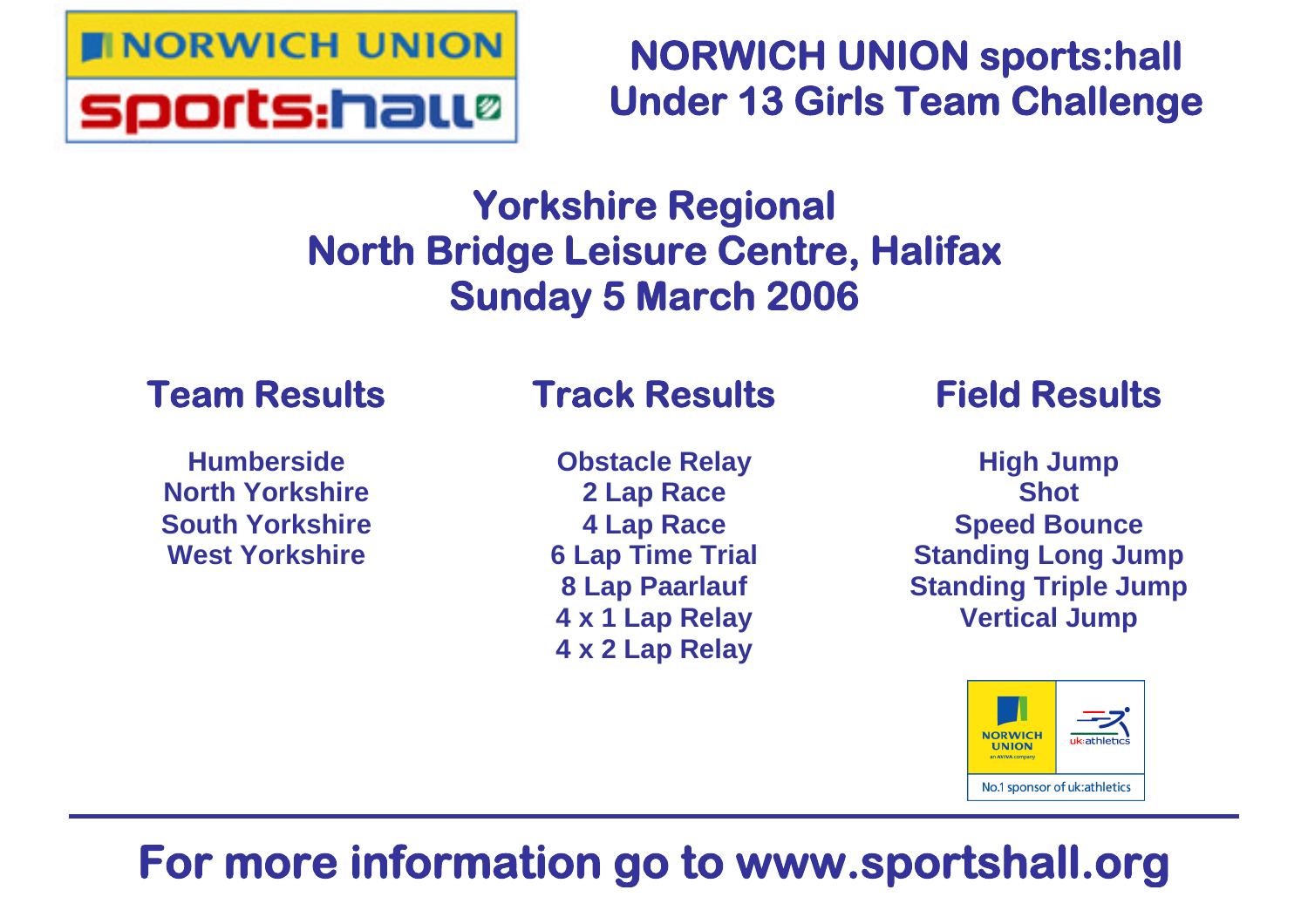## **Competition Results**

|         | <b>Competition:</b> | NUS-Yorkshire Regional Under 13 Girls |              |           |    |     | Venue: |     |     | North Bridge Leisure Cente, Halifax |    |    |           |            |            | <b>Date</b><br>5 Mar 2006 |
|---------|---------------------|---------------------------------------|--------------|-----------|----|-----|--------|-----|-----|-------------------------------------|----|----|-----------|------------|------------|---------------------------|
| Ranking | Team                | Colour                                | <b>Score</b> | <b>OR</b> | P8 | 4x1 | 4x2    | 2LR | 4LR | 6LR                                 | HJ | S. | <b>SB</b> | <b>SLJ</b> | <b>STJ</b> | VJ                        |
|         | West Yorkshire      | green                                 | 732          | 60        | 70 | 70  | 70     | 56  | 56  | 56                                  | 46 | 52 | 46        | 52         | 58         | -40                       |
|         | Humberside          | orange                                | 623          | 50        | 60 | 50  | 60     | 45  | 40  | 52                                  | 46 | 38 | 46        | 52         | 40         | 44                        |
|         | South Yorkshire     | red                                   | 593          | 70        | 50 | 60  | 40     | 37  | 48  | 38                                  | 28 | 24 | 58        | 46         | 40         | 54                        |
|         | North Yorkshire     | navy                                  | 522          | 40        | 40 | 40  | 50     | 46  | 40  | 38                                  | 30 | 54 | 34        | 18         | 46         | 46                        |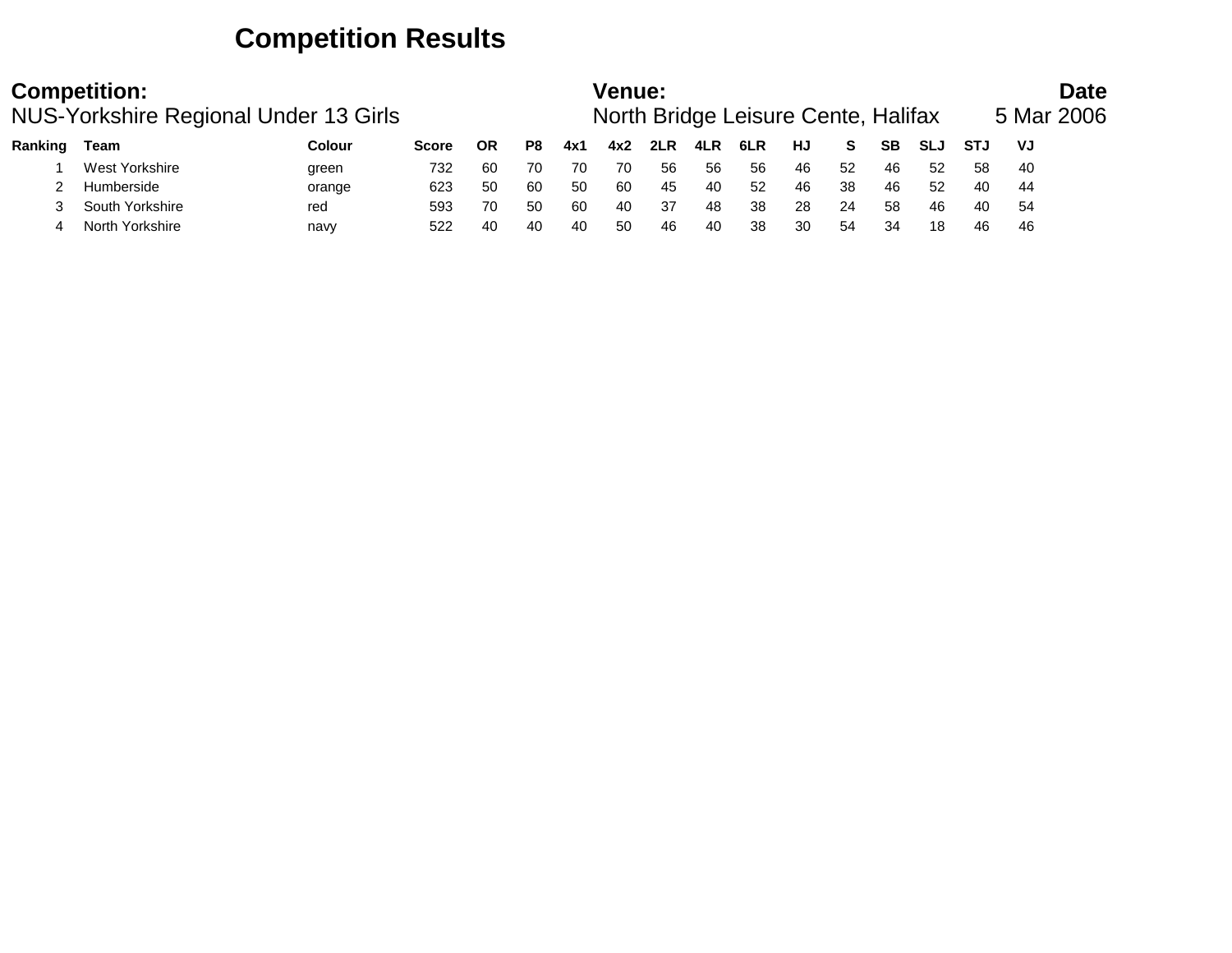## **Team Results Humberside (orange)**

|         | <b>Competition:</b> |                            | NUS-Yorkshire Regional Under 13 Girls |              |           |                |     | <b>Venue:</b>     |      |                   | North Bridge Leisure Cente, Halifax |       |    |             |            |            |                | <b>Date</b><br>5 Mar 2006 |
|---------|---------------------|----------------------------|---------------------------------------|--------------|-----------|----------------|-----|-------------------|------|-------------------|-------------------------------------|-------|----|-------------|------------|------------|----------------|---------------------------|
| Ranking | <b>Team</b>         |                            | Colour                                | <b>Score</b> | <b>OR</b> | P <sub>8</sub> | 4x1 | 4x2               | 2LR  | 4LR               | 6LR                                 | HJ    | S  | <b>SB</b>   | <b>SLJ</b> | <b>STJ</b> | VJ             |                           |
|         | West Yorkshire      |                            | green                                 | 732          | 60        | 70             | 70  | 70                | 56   | 56                | 56                                  | 46    | 52 | 46          | 52         | 58         | 40             |                           |
| 2       | Humberside          |                            | orange                                | 623          | 50        | 60             | 50  | 60                | 45   | 40                | 52                                  | 46    | 38 | 46          | 52         | 40         | 44             |                           |
| 3       | South Yorkshire     |                            | red                                   | 593          | 70        | 50             | 60  | 40                | 37   | 48                | 38                                  | 28    | 24 | 58          | 46         | 40         | 54             |                           |
| 4       | North Yorkshire     |                            | navy                                  | 522          | 40        | 40             | 40  | 50                | 46   | 40                | 38                                  | 30    | 54 | 34          | 18         | 46         | 46             |                           |
|         | <b>Comp No Name</b> |                            |                                       | <b>Event</b> |           | Perf1          |     | Perf <sub>2</sub> |      | Perf <sub>3</sub> |                                     | Perf4 |    | <b>Best</b> |            | Ranking    |                | <b>Points</b>             |
|         |                     | Ashleigh Dawson            |                                       | 6LR          |           | 1:25.0         |     |                   |      |                   |                                     |       |    | 1:25.0      |            |            | 4              | 24                        |
|         |                     | Ashleigh Dawson            |                                       | HJ           |           | 1.10           |     |                   |      |                   |                                     |       |    |             | 1.10       |            | 5              | 22                        |
|         | 2                   | <b>Harriet Taylor</b>      |                                       | 6LR          |           | 1:23.4         |     |                   |      |                   |                                     |       |    | 1:23.4      |            |            | $\overline{2}$ | 28                        |
|         | $\overline{2}$      | <b>Harriet Taylor</b>      |                                       | <b>STJ</b>   |           | 5.46           |     |                   | 5.46 |                   | 5.56                                | 5.40  |    |             | 5.56       |            | 5              | 22                        |
|         | 3                   | Hannah Kitchen             |                                       | 2LR          |           | 24.5           |     |                   | 0.0  |                   |                                     |       |    | 24.5        |            |            | $5=$           | 21                        |
|         | 3                   | Hannah Kitchen             |                                       | <b>STJ</b>   |           | 5.18           |     |                   | 4.98 |                   | 5.02                                | 5.18  |    |             | 5.18       |            | 7              | 18                        |
|         | 4                   | Sarah Quinn                |                                       | 4LR          |           | 55.2           |     |                   | 0.0  |                   |                                     |       |    |             | 55.2       |            |                | 18                        |
|         | 4                   | Sarah Quinn                |                                       | S            |           | 5.59           |     |                   | 5.24 |                   | 4.78                                | 5.79  |    | 5.79        |            |            | 6              | 20                        |
|         | 5                   | <b>Dannielle Gilchrist</b> |                                       | 4LR          |           | 51.7           |     |                   | 53.0 |                   |                                     |       |    |             | 53.0       |            | 5              | 22                        |
|         | 5                   | <b>Dannielle Gilchrist</b> |                                       | HJ           |           | 1.30           |     |                   |      |                   |                                     |       |    |             | 1.30       |            | 4              | 24                        |
|         | 6                   | Kerreny Wiseman            |                                       | 2LR          |           | 24.0           |     |                   | 23.9 |                   |                                     |       |    |             | 23.9       |            | 4              | 24                        |
|         | 6                   | Kerreny Wiseman            |                                       | <b>SB</b>    |           |                | 79  |                   |      |                   |                                     |       |    |             | 79         |            | 3              | 26                        |
|         | 7                   | Maisie Hanley              |                                       | <b>SB</b>    |           |                | 70  |                   |      |                   |                                     |       |    |             | 70         |            | 6              | 20                        |
|         | 8                   | Kayleigh Lewis             |                                       | <b>SLJ</b>   |           | 2.00           |     |                   | 1.96 |                   | 1.94                                | 2.02  |    |             | 2.02       |            | $\overline{2}$ | 28                        |
|         | 9                   | Samantha Robinson          |                                       | <b>SLJ</b>   |           | 1.96           |     |                   | 1.96 |                   | 1.98                                | 1.92  |    |             | 1.98       |            | 4              | 24                        |
|         | 10                  | <b>Kendal Arnott</b>       |                                       | VJ           |           |                | 46  |                   | 33   |                   | 35                                  |       | 39 |             | 46         |            | 4              | 24                        |
|         | 11                  | <b>Reane Weaver</b>        |                                       | VJ           |           |                | 41  |                   | 41   |                   | 42                                  |       | 41 |             | 42         |            | 6              | 20                        |
|         | 12                  | Jade Ellwood               |                                       | S            |           | 4.63           |     |                   | 5.19 |                   | 4.66                                | 0.00  |    | 5.19        |            |            | 7              | 18                        |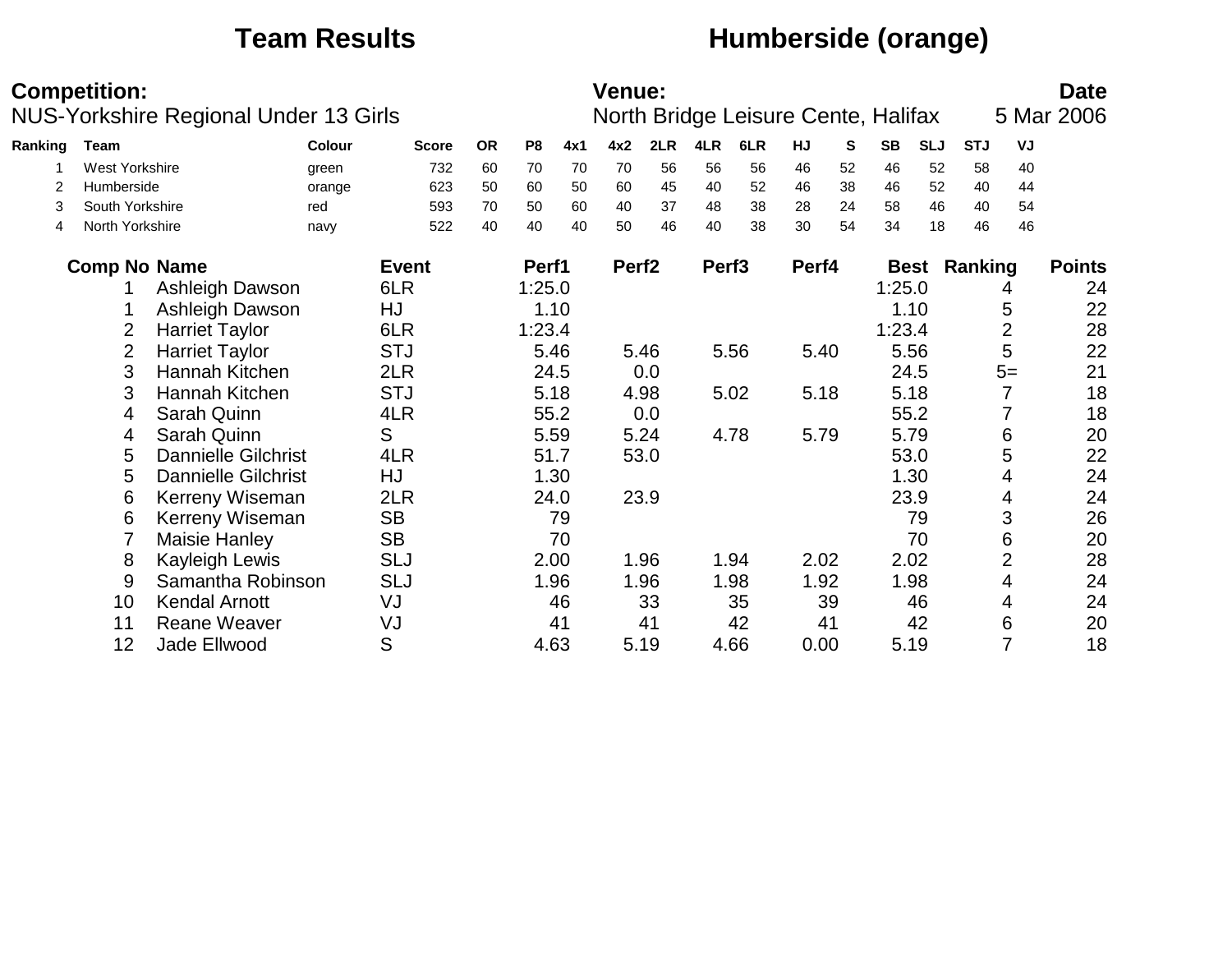## **Team Results North Yorkshire (navy)**

|         | <b>Competition:</b> | <b>NUS-Yorkshire Regional Under 13 Girls</b> |        |              |           |                |      | <b>Venue:</b>     |      |                   | North Bridge Leisure Cente, Halifax |       |    |           |            |            |    | <b>Date</b><br>5 Mar 2006 |
|---------|---------------------|----------------------------------------------|--------|--------------|-----------|----------------|------|-------------------|------|-------------------|-------------------------------------|-------|----|-----------|------------|------------|----|---------------------------|
|         |                     |                                              |        |              |           |                |      |                   |      |                   |                                     |       |    |           |            |            |    |                           |
| Ranking | <b>Team</b>         |                                              | Colour | <b>Score</b> | <b>OR</b> | P <sub>8</sub> | 4x1  | 4x2               | 2LR  | 4LR               | 6LR                                 | HJ    | S  | <b>SB</b> | <b>SLJ</b> | <b>STJ</b> | VJ |                           |
|         | West Yorkshire      |                                              | green  | 732          | 60        | 70             | 70   | 70                | 56   | 56                | 56                                  | 46    | 52 | 46        | 52         | 58         | 40 |                           |
| 2       | Humberside          |                                              | orange | 623          | 50        | 60             | 50   | 60                | 45   | 40                | 52                                  | 46    | 38 | 46        | 52         | 40         | 44 |                           |
| 3       | South Yorkshire     |                                              | red    | 593          | 70        | 50             | 60   | 40                | 37   | 48                | 38                                  | 28    | 24 | 58        | 46         | 40         | 54 |                           |
| 4       | North Yorkshire     |                                              | navy   | 522          | 40        | 40             | 40   | 50                | 46   | 40                | 38                                  | 30    | 54 | 34        | 18         | 46         | 46 |                           |
|         | <b>Comp No Name</b> |                                              |        | <b>Event</b> |           | Perf1          |      | Perf <sub>2</sub> |      | Perf <sub>3</sub> |                                     | Perf4 |    |           | Best       | Ranking    |    | <b>Points</b>             |
|         | 13                  | <b>Rosie Bridger</b>                         |        | 2LR          |           |                | 24.6 |                   | 0.0  |                   |                                     |       |    | 24.6      |            |            |    | 18                        |
|         | 13                  | Rosie Bridger                                |        | HJ           |           |                | 1.43 |                   |      |                   |                                     |       |    | 1.43      |            |            |    | 30                        |
|         | 14                  | <b>Jess Fearnley</b>                         |        | <b>SB</b>    |           |                | 66   |                   |      |                   |                                     |       |    |           | 66         |            | 8  | 16                        |
|         | 15                  | <b>Emily Legg</b>                            |        | 6LR          |           | 1:32.0         |      |                   |      |                   |                                     |       |    | 1:32.0    |            |            | 8  | 16                        |
|         | 15                  | <b>Emily Legg</b>                            |        | VJ           |           |                | 30   |                   | 34   |                   | 36                                  |       | 29 |           | 36         |            | 8  | 16                        |
|         | 16                  | <b>Emily Simpson</b>                         |        | 4LR          |           | 51.9           |      |                   | 52.6 |                   |                                     |       |    | 52.6      |            |            | 4  | 24                        |
|         | 16                  | <b>Emily Simpson</b>                         |        | <b>STJ</b>   |           |                | 5.74 |                   | 5.46 |                   | 5.86                                | 5.72  |    | 5.86      |            |            | 3  | 26                        |
|         | 17                  | <b>Eleanor Stevenson</b>                     |        | <b>SB</b>    |           |                | 67   |                   |      |                   |                                     |       |    |           | 67         |            |    | 18                        |
|         | 18                  | Hannah Spruce                                |        | 2LR          |           |                | 23.5 |                   | 23.4 |                   |                                     |       |    | 23.4      |            |            | 2  | 28                        |
|         | 18                  | Hannah Spruce                                |        | VJ           |           |                | 57   |                   | 56   |                   | 57                                  |       | 56 |           | 57         |            |    | 30                        |
|         | 19                  | <b>Emma Binnersley</b>                       |        | S            |           | 6.52           |      |                   | 6.49 |                   | 6.71                                | 6.91  |    | 6.91      |            |            | 2  | 28                        |
|         | 20                  | Caitlin Regan                                |        | 6LR          |           | 1:27.1         |      |                   |      |                   |                                     |       |    | 1:27.1    |            |            | 5  | 22                        |
|         | 20                  | Caitlin Regan                                |        | <b>SLJ</b>   |           | 1.47           |      |                   | 1.56 |                   | 1.60                                | 1.52  |    | 1.60      |            |            |    | 18                        |
|         | 21                  | <b>Vicky Proctor</b>                         |        | S            |           | 6.59           |      |                   | 0.00 |                   | 6.81                                | 6.87  |    | 6.87      |            |            | 3  | 26                        |
|         | 22                  | <b>Emily Robinson</b>                        |        | 4LR          |           |                | 55.6 |                   | 0.0  |                   |                                     |       |    | 55.6      |            |            | 8  | 16                        |
|         | 22                  | <b>Emily Robinson</b>                        |        | <b>STJ</b>   |           |                | 5.14 |                   | 5.18 |                   | 4.98                                | 5.36  |    | 5.36      |            |            | 6  | 20                        |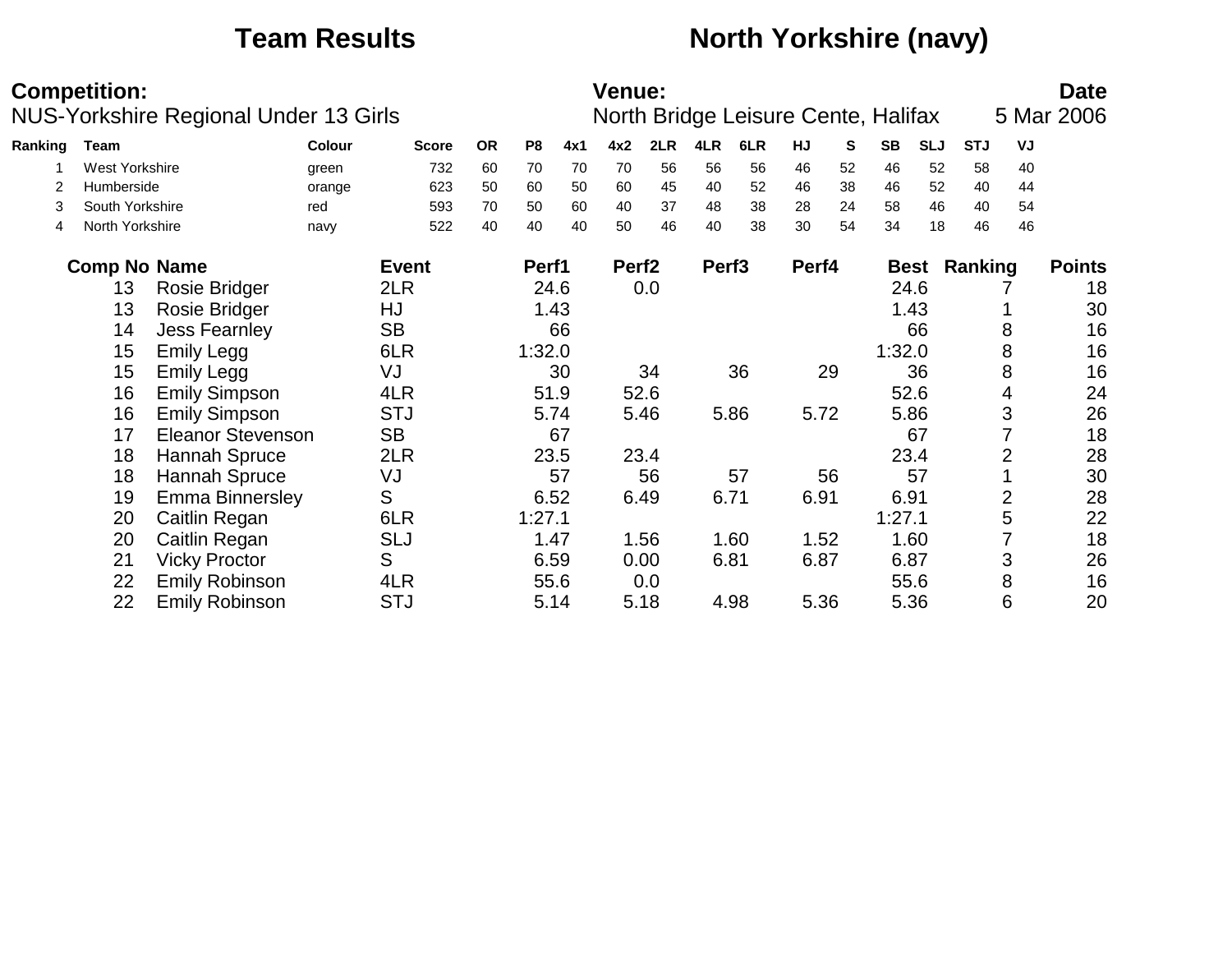## **Team Results South Yorkshire (red)**

|         | <b>Competition:</b>   | NUS-Yorkshire Regional Under 13 Girls |        |              |           |                |      | <b>Venue:</b>     |      |                   | North Bridge Leisure Cente, Halifax |       |    |           |            |                     |                | <b>Date</b><br>5 Mar 2006 |
|---------|-----------------------|---------------------------------------|--------|--------------|-----------|----------------|------|-------------------|------|-------------------|-------------------------------------|-------|----|-----------|------------|---------------------|----------------|---------------------------|
| Ranking | Team                  |                                       | Colour | <b>Score</b> | <b>OR</b> | P <sub>8</sub> | 4x1  | 4x2               | 2LR  | 4LR               | 6LR                                 | HJ    | S  | <b>SB</b> | <b>SLJ</b> | <b>STJ</b>          | VJ             |                           |
|         | <b>West Yorkshire</b> |                                       | green  | 732          | 60        | 70             | 70   | 70                | 56   | 56                | 56                                  | 46    | 52 | 46        | 52         | 58                  | 40             |                           |
| 2       | Humberside            |                                       | orange | 623          | 50        | 60             | 50   | 60                | 45   | 40                | 52                                  | 46    | 38 | 46        | 52         | 40                  | 44             |                           |
| 3       | South Yorkshire       |                                       | red    | 593          | 70        | 50             | 60   | 40                | 37   | 48                | 38                                  | 28    | 24 | 58        | 46         | 40                  | 54             |                           |
| 4       | North Yorkshire       |                                       | navy   | 522          | 40        | 40             | 40   | 50                | 46   | 40                | 38                                  | 30    | 54 | 34        | 18         | 46                  | 46             |                           |
|         | <b>Comp No Name</b>   |                                       |        | <b>Event</b> |           | Perf1          |      | Perf <sub>2</sub> |      | Perf <sub>3</sub> |                                     | Perf4 |    |           |            | <b>Best Ranking</b> |                | <b>Points</b>             |
|         | 25                    | Cora Troupe                           |        | 4LR          |           |                | 52.9 |                   | 0.0  |                   |                                     |       |    |           | 52.9       |                     | 6              | 20                        |
|         | 25                    | Cora Troupe                           |        | VJ           |           |                | 46   |                   | 47   |                   | 47                                  |       | 44 |           | 47         |                     | 3              | 26                        |
|         | 26                    | Nicole Blank                          |        | VJ           |           |                | 54   |                   | 54   |                   | 55                                  |       | 54 |           | 55         |                     | $\overline{2}$ | 28                        |
|         | 27                    | <b>Kelly Bramhald</b>                 |        | <b>SLJ</b>   |           |                | 1.96 |                   | 1.96 |                   | 2.02                                | 1.84  |    |           | 2.02       |                     | 3              | 26                        |
|         | 28                    | <b>Emily Cox</b>                      |        | <b>SLJ</b>   |           |                | 1.68 |                   | 1.92 |                   | 1.86                                | 1.87  |    |           | 1.92       |                     | 6              | 20                        |
|         | 29                    | <b>Bethany Hill</b>                   |        | 2LR          |           |                | 25.2 |                   | 0.0  |                   |                                     |       |    |           | 25.2       |                     | 8              | 16                        |
|         | 29                    | <b>Bethany Hill</b>                   |        | S            |           |                | 6.38 | 6.61              |      |                   | 6.55                                | 6.66  |    |           | 6.66       |                     | 4              | 24                        |
|         | 30                    | Poppy Knowles                         |        | 4LR          |           |                | 51.5 |                   | 51.7 |                   |                                     |       |    |           | 51.7       |                     | $\overline{2}$ | 28                        |
|         | 30                    | Poppy Knowles                         |        | HJ           |           |                | 1.35 |                   |      |                   |                                     |       |    |           | 1.35       |                     | $\overline{2}$ | 28                        |
|         | 31                    | <b>Olivia Neal</b>                    |        | 2LR          |           |                | 24.5 |                   | 0.0  |                   |                                     |       |    |           | 24.5       |                     | $5=$           | 21                        |
|         | 31                    | <b>Olivia Neal</b>                    |        | <b>SB</b>    |           |                | 89   |                   |      |                   |                                     |       |    |           | 89         |                     |                | 30                        |
|         | 32                    | Dannielle O'Donnell                   |        | <b>STJ</b>   |           |                | 5.46 |                   | 5.82 |                   | 5.48                                | 5.55  |    |           | 5.82       |                     | 4              | 24                        |
|         | 33                    | Georgina Palmer                       |        | 6LR          |           | 1:28.4         |      |                   |      |                   |                                     |       |    | 1:28.4    |            |                     | 6              | 20                        |
|         | 33                    | Georgina Palmer                       |        | <b>STJ</b>   |           |                | 5.08 |                   | 5.16 |                   | 5.01                                | 5.03  |    |           | 5.16       |                     | 8              | 16                        |
|         | 34                    | Samantha Rollinson                    |        | 6LR          |           | 1:29.1         |      |                   |      |                   |                                     |       |    | 1:29.1    |            |                     | $\overline{7}$ | 18                        |
|         | 34                    | Samantha Rollinson                    |        | HJ           |           |                | 0.00 |                   |      |                   |                                     |       |    |           | 0.00       |                     |                |                           |
|         | 35                    | <b>Brittany Sutton</b>                |        | <b>SB</b>    |           |                | 80   |                   |      |                   |                                     |       |    |           | 80         |                     | $\overline{2}$ | 28                        |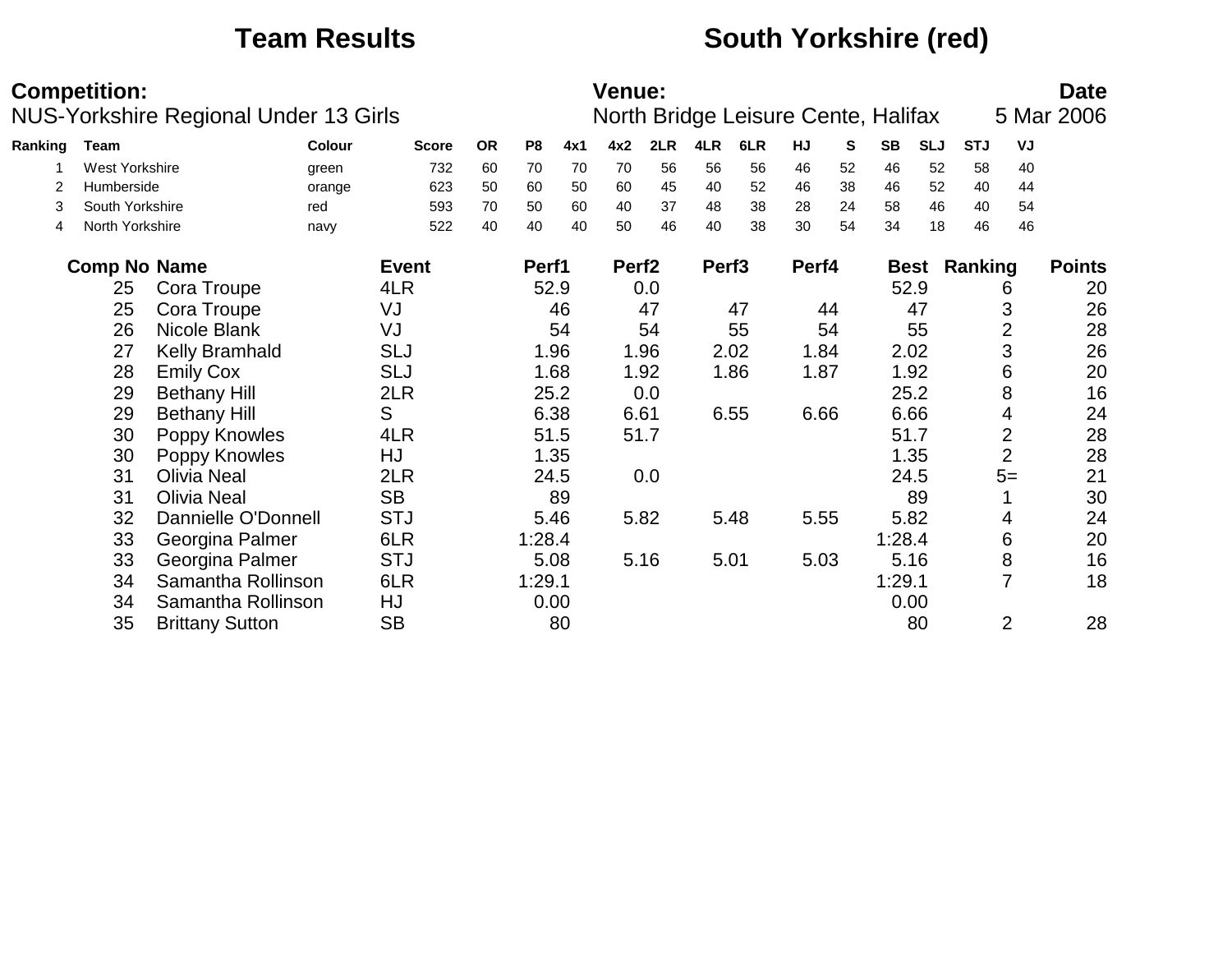## **Team Results West Yorkshire (green)**

|         | <b>Competition:</b>   | NUS-Yorkshire Regional Under 13 Girls |               |              |           |                |     | <b>Venue:</b>     |      |                   | North Bridge Leisure Cente, Halifax |       |    |           |            |            |    | <b>Date</b><br>5 Mar 2006 |
|---------|-----------------------|---------------------------------------|---------------|--------------|-----------|----------------|-----|-------------------|------|-------------------|-------------------------------------|-------|----|-----------|------------|------------|----|---------------------------|
| Ranking | Team                  |                                       | <b>Colour</b> | <b>Score</b> | <b>OR</b> | P <sub>8</sub> | 4x1 | 4x2               | 2LR  | 4LR               | 6LR                                 | HJ    | S  | <b>SB</b> | <b>SLJ</b> | <b>STJ</b> | VJ |                           |
|         | <b>West Yorkshire</b> |                                       | green         | 732          | 60        | 70             | 70  | 70                | 56   | 56                | 56                                  | 46    | 52 | 46        | 52         | 58         | 40 |                           |
| 2       | Humberside            |                                       | orange        | 623          | 50        | 60             | 50  | 60                | 45   | 40                | 52                                  | 46    | 38 | 46        | 52         | 40         | 44 |                           |
| 3       | South Yorkshire       |                                       | red           | 593          | 70        | 50             | 60  | 40                | 37   | 48                | 38                                  | 28    | 24 | 58        | 46         | 40         | 54 |                           |
| 4       | North Yorkshire       |                                       | navy          | 522          | 40        | 40             | 40  | 50                | 46   | 40                | 38                                  | 30    | 54 | 34        | 18         | 46         | 46 |                           |
|         | <b>Comp No Name</b>   |                                       |               | <b>Event</b> |           | Perf1          |     | Perf <sub>2</sub> |      | Perf <sub>3</sub> |                                     | Perf4 |    |           | Best       | Ranking    |    | <b>Points</b>             |
|         | 37                    | <b>Grace Christopher</b>              |               | 2LR          |           | 23.3           |     |                   | 22.9 |                   |                                     |       |    |           | 22.9       |            |    | 30                        |
|         | 37                    | <b>Grace Christopher</b>              |               | S            |           | 8.53           |     |                   | 8.16 |                   | 0.00                                | 8.15  |    |           | 8.53       |            |    | 30                        |
|         | 38                    | <b>Katy Marchant</b>                  |               | 2LR          |           | 23.3           |     |                   | 23.8 |                   |                                     |       |    |           | 23.8       |            | 3  | 26                        |
|         | 38                    | Katy Marchant                         |               | <b>STJ</b>   |           | 6.05           |     |                   | 6.05 |                   | 5.96                                | 6.52  |    | 6.52      |            |            |    | 30                        |
|         | 39                    | Arianna Zenti                         |               | 4LR          |           | 51.5           |     |                   | 51.2 |                   |                                     |       |    | 51.2      |            |            |    | 30                        |
|         | 39                    | Arianna Zenti                         |               | <b>SLJ</b>   |           | 1.87           |     |                   | 1.82 |                   | 1.92                                | 1.87  |    |           | 1.92       |            | 5  | 22                        |
|         | 40                    | Abigail Morgan                        |               | 4LR          |           | 52.0           |     |                   | 52.5 |                   |                                     |       |    |           | 52.5       |            | 3  | 26                        |
|         | 40                    | Abigail Morgan                        |               | VJ           |           |                | 35  |                   | 39   |                   | 37                                  |       | 38 |           | 39         |            |    | 18                        |
|         | 41                    | <b>Sarah Roberts</b>                  |               | 6LR          |           | 1:22.8         |     |                   |      |                   |                                     |       |    | 1:22.8    |            |            |    | 30                        |
|         | 41                    | Sarah Roberts                         |               | <b>STJ</b>   |           | 5.97           |     |                   | 5.66 |                   | 5.85                                | 5.96  |    |           | 5.97       |            | 2  | 28                        |
|         | 42                    | <b>Emily Killoran</b>                 |               | 6LR          |           | 1:23.6         |     |                   |      |                   |                                     |       |    | 1:23.6    |            |            | 3  | 26                        |
|         | 42                    | <b>Emily Killoran</b>                 |               | S            |           | 6.20           |     |                   | 5.74 |                   | 6.18                                | 6.20  |    | 6.20      |            |            | 5  | 22                        |
|         | 43                    | Phillippa Medley                      |               | HJ           |           | 1.35           |     |                   |      |                   |                                     |       |    |           | 1.35       |            | 3  | 26                        |
|         | 44                    | Jessica Mayho                         |               | <b>SB</b>    |           |                | 77  |                   |      |                   |                                     |       |    |           | 77         |            | 4  | 24                        |
|         | 45                    | Rebecca Green                         |               | VJ           |           |                | 37  |                   | 43   |                   | 45                                  |       | 42 |           | 45         |            | 5  | 22                        |
|         | 46                    | Victoria Candice                      |               | HJ           |           | 1.10           |     |                   |      |                   |                                     |       |    |           | 1.10       |            | 6  | 20                        |
|         | 47                    | <b>Shannon Greenwood</b>              |               | <b>SLJ</b>   |           | 2.20           |     |                   | 2.20 |                   | 2.23                                | 2.08  |    |           | 2.23       |            |    | 30                        |
|         | 48                    | <b>Claire Hill</b>                    |               | <b>SB</b>    |           |                | 76  |                   |      |                   |                                     |       |    |           | 76         |            | 5  | 22                        |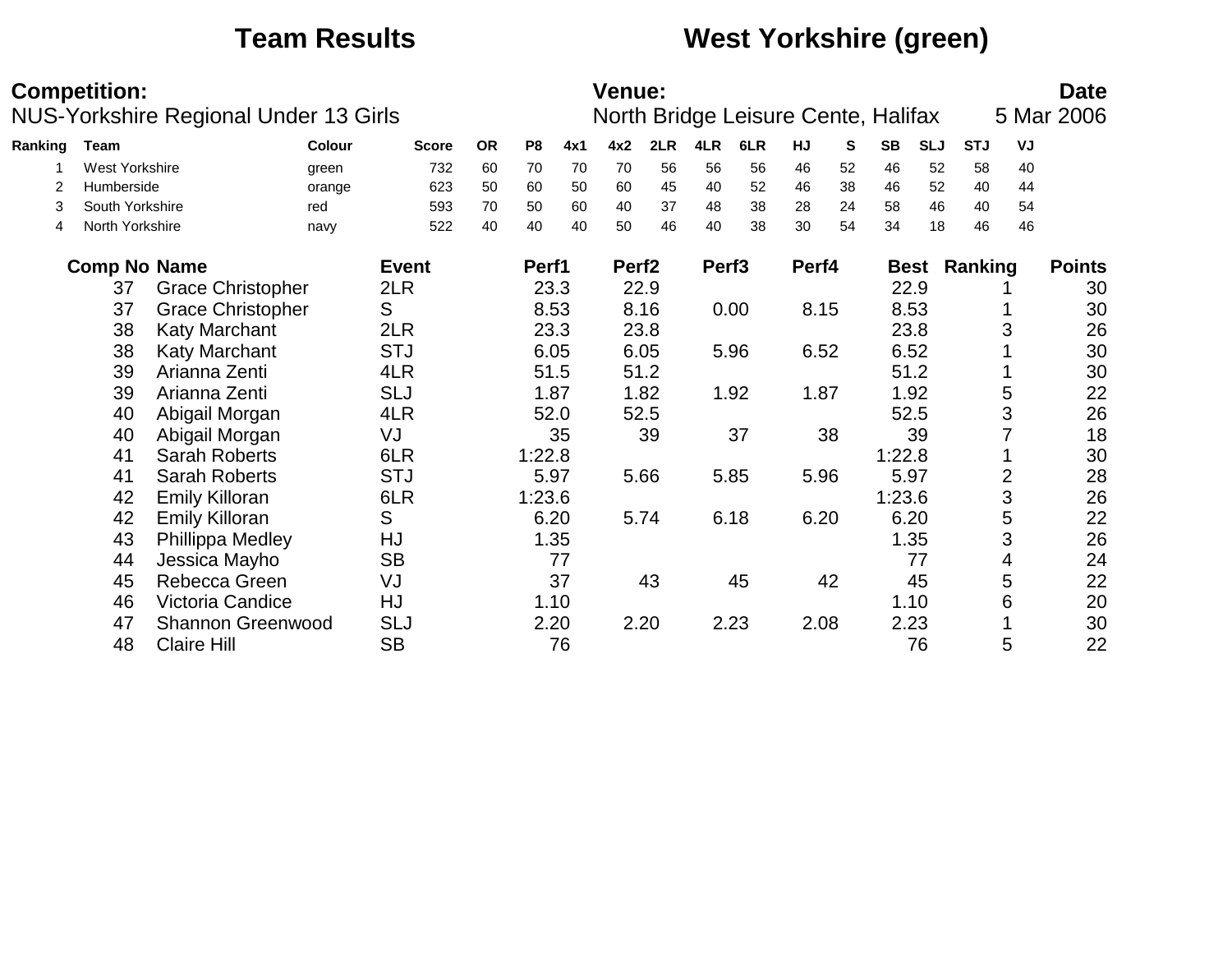### **Event Official Results Sheet <b>CEV** Obstacle Relay

| <b>Competition:</b> |    | NUS-Yorkshire Regional Under 13 Girls |        | <b>Venue:</b> |       | North Bridge Leisure Cente, Halifax |               | <b>Date</b><br>5 Mar 2006 |
|---------------------|----|---------------------------------------|--------|---------------|-------|-------------------------------------|---------------|---------------------------|
| Ranking Code Team   |    |                                       | Colour | Heat          | Final | Performance                         | <b>Points</b> |                           |
|                     | 03 | South Yorkshire                       | red    | 1:17.2        | 0.0   | 1:17.2                              | 70            |                           |
|                     | 04 | West Yorkshire                        | green  | 1:18.4        | 0.0   | 1:18.4                              | 60            |                           |
|                     | 01 | Humberside                            | orange | 1:25.6        | 0.0   | 1:25.6                              | 50            |                           |
|                     | 02 | North Yorkshire                       | navy   | 1:31.4        | 0.0   | 1:31.4                              | 40            |                           |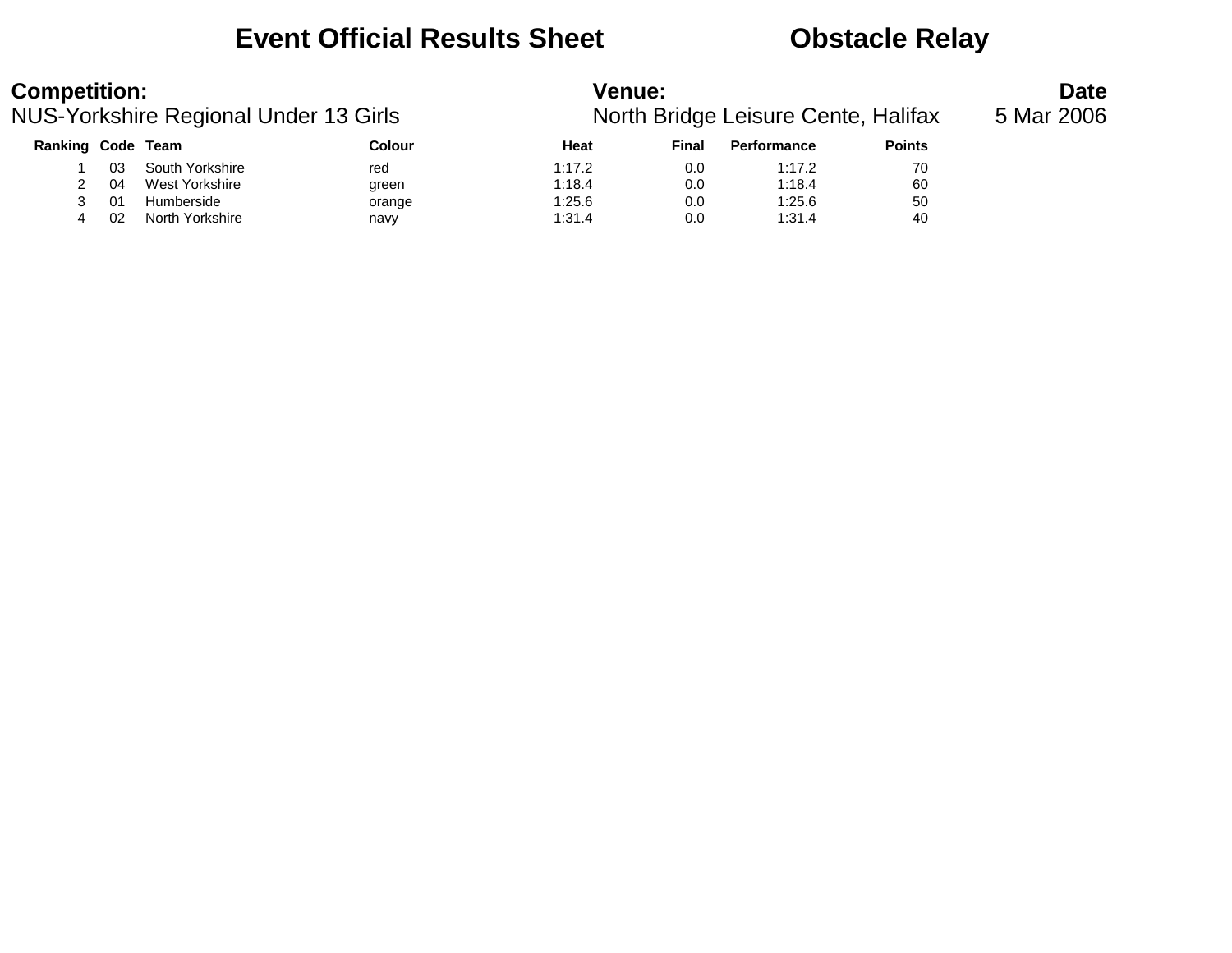### **Results Sheet 2 Lap Race**

### **Competition: Venue: Date**

| NUS-Yorkshire Regional Under 13 Girls |                                    |                                                                    |                 |                                |                                          |                      |              | North Bridge Leisure Cente, Halifax | 5 Mar 2006 |
|---------------------------------------|------------------------------------|--------------------------------------------------------------------|-----------------|--------------------------------|------------------------------------------|----------------------|--------------|-------------------------------------|------------|
|                                       | Ranking                            | Team                                                               |                 | <b>Colour</b>                  |                                          | <b>Points</b>        |              |                                     |            |
| 4                                     |                                    | West Yorkshire<br>North Yorkshire<br>Humberside<br>South Yorkshire |                 | green<br>navy<br>orange<br>red |                                          | 56<br>46<br>45<br>37 |              |                                     |            |
| <b>Ranking Team</b>                   |                                    |                                                                    | <b>Colour</b>   |                                | <b>BibNo Name</b>                        |                      | <b>Best</b>  | <b>Points</b>                       |            |
|                                       | West Yorkshire<br>North Yorkshire  |                                                                    | green<br>navy   |                                | 37 Grace Christopher<br>18 Hannah Spruce |                      | 22.9<br>23.4 | 30<br>28                            |            |
| 3<br>4                                | West Yorkshire<br>Humberside       |                                                                    | green<br>orange |                                | 38 Katy Marchant<br>6 Kerreny Wiseman    |                      | 23.8<br>23.9 | 26<br>24                            |            |
| $5=$<br>$5=$                          | Humberside<br>South Yorkshire      |                                                                    | orange<br>red   |                                | 3 Hannah Kitchen<br>31 Olivia Neal       |                      | 24.5<br>24.5 | 21<br>21                            |            |
| 8                                     | North Yorkshire<br>South Yorkshire |                                                                    | navy<br>red     |                                | 13 Rosie Bridger<br>29 Bethany Hill      |                      | 24.6<br>25.2 | 18<br>16                            |            |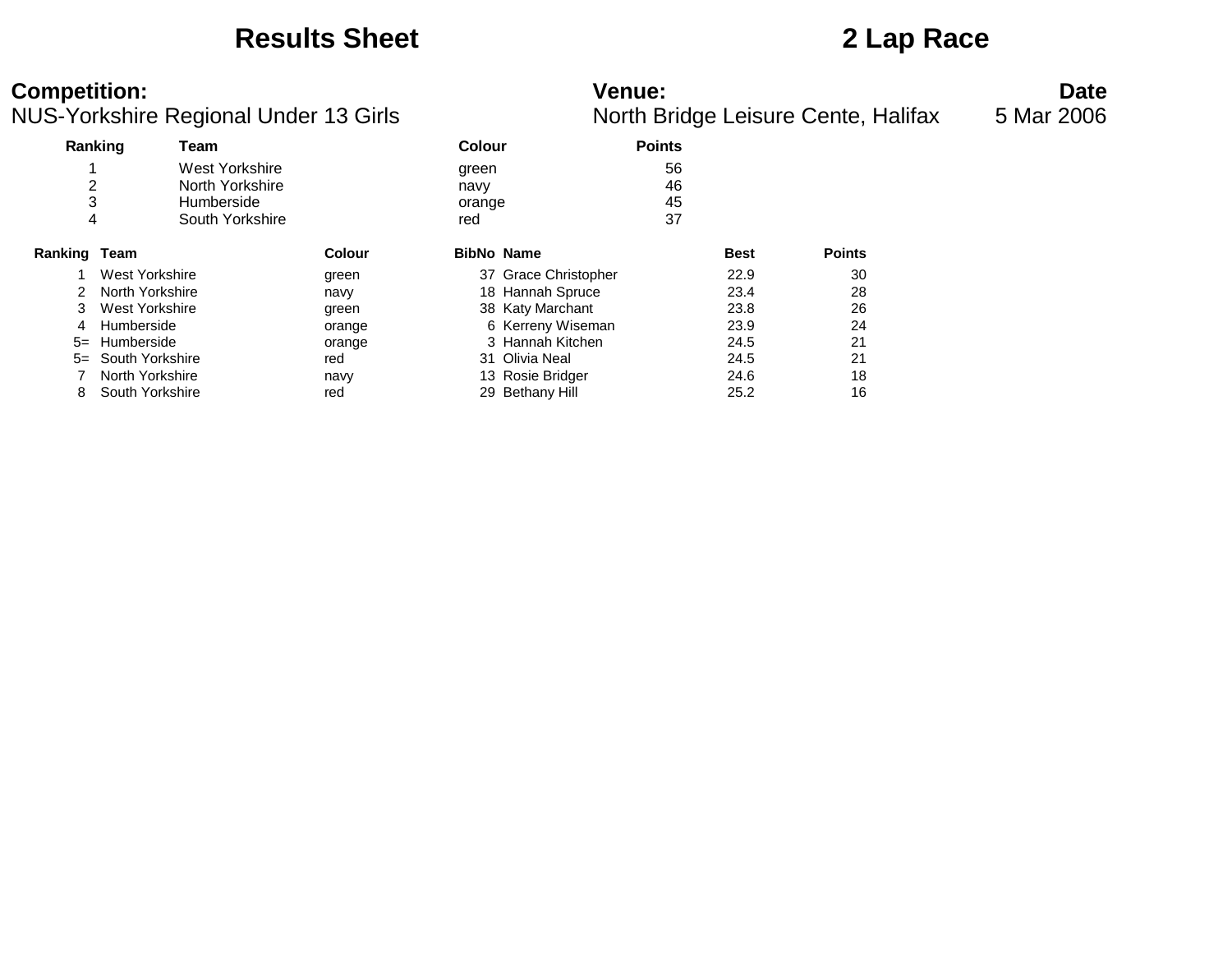### **Results Sheet 4 Lap Race**

### **Competition: Venue: Date**

| venue: |                         |  |
|--------|-------------------------|--|
|        | North Bridge Leisure Ce |  |

|              | Ranking         | Team            |               | <b>Colour</b> |                       | <b>Points</b> |             |               |
|--------------|-----------------|-----------------|---------------|---------------|-----------------------|---------------|-------------|---------------|
|              |                 | West Yorkshire  |               | green         |                       | 56            |             |               |
| 2            |                 | South Yorkshire |               | red           |                       | 48            |             |               |
|              | $3=$            | Humberside      |               | orange        |                       | 40            |             |               |
|              | $3=$            | North Yorkshire |               | navy          |                       | 40            |             |               |
| Ranking Team |                 |                 | <b>Colour</b> |               | <b>BibNo Name</b>     |               | <b>Best</b> | <b>Points</b> |
|              | West Yorkshire  |                 | green         |               | 39 Arianna Zenti      |               | 51.2        | 30            |
|              | South Yorkshire |                 | red           |               | 30 Poppy Knowles      |               | 51.7        | 28            |
| 3            | West Yorkshire  |                 | green         |               | 40 Abigail Morgan     |               | 52.5        | 26            |
| 4            | North Yorkshire |                 | navy          |               | 16 Emily Simpson      |               | 52.6        | 24            |
| 5            | Humberside      |                 | orange        |               | 5 Dannielle Gilchrist |               | 53.0        | 22            |
| 6            | South Yorkshire |                 | red           |               | 25 Cora Troupe        |               | 52.9        | 20            |
|              | Humberside      |                 | orange        |               | 4 Sarah Quinn         |               | 55.2        | 18            |
| 8            | North Yorkshire |                 | navy          |               | 22 Emily Robinson     |               | 55.6        | 16            |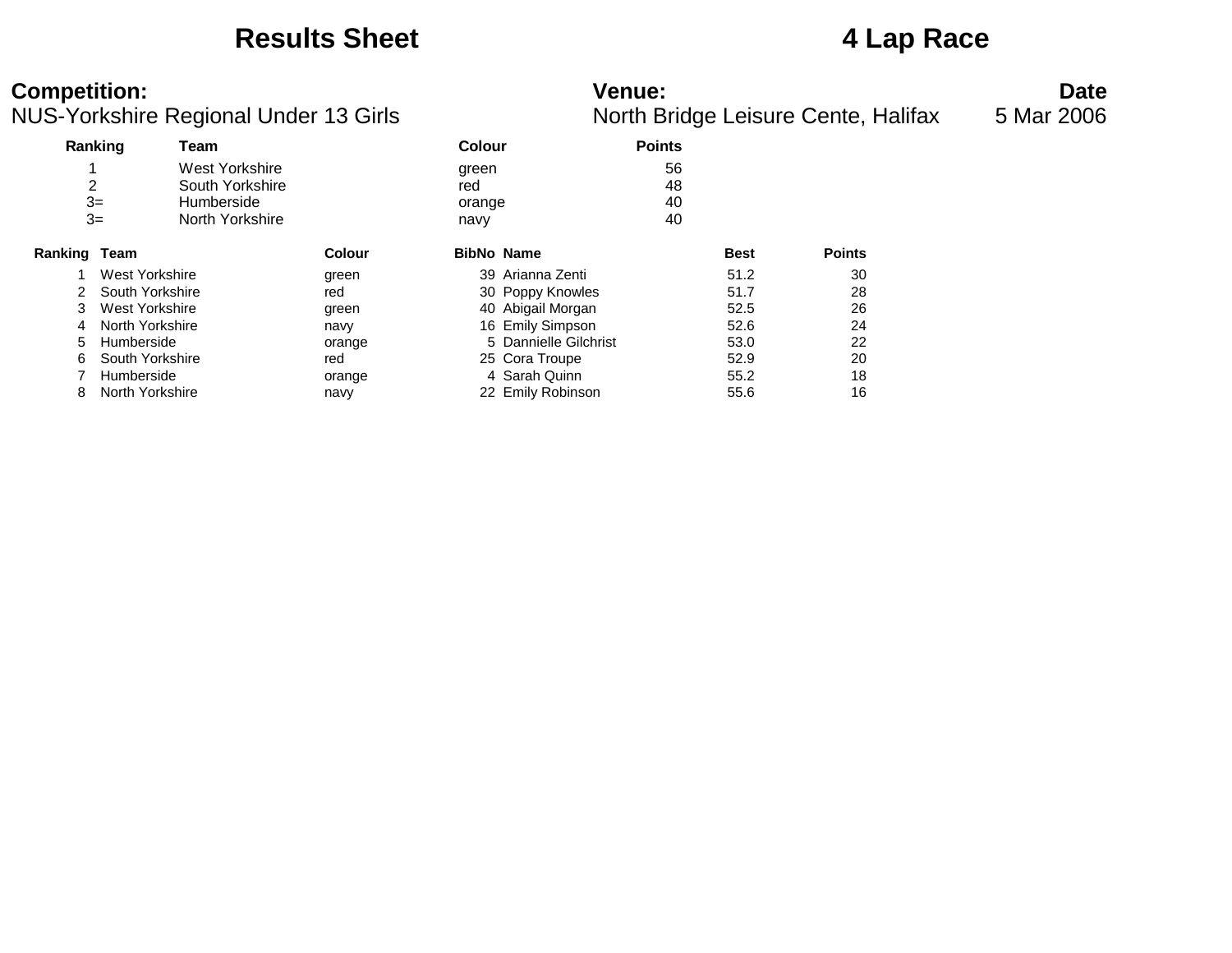### **Results Sheet 6 Lap Time Trial**

| <b>Competition:</b>                      | Venue:                             | Date         |
|------------------------------------------|------------------------------------|--------------|
| NILIS-Vorkebiro Pogional Llndor 13 Cirls | North Bridge Loisure Conto Holifox | $F$ Mor 2006 |

| Ranking             |                 | Team            |        | <b>Colour</b> |                       | <b>Points</b> |             |               |
|---------------------|-----------------|-----------------|--------|---------------|-----------------------|---------------|-------------|---------------|
|                     |                 | West Yorkshire  |        | green         |                       | 56            |             |               |
| 2                   |                 | Humberside      |        | orange        |                       | 52            |             |               |
|                     | $3=$            | North Yorkshire |        | navy          |                       | 38            |             |               |
|                     | $3=$            | South Yorkshire |        | red           |                       | 38            |             |               |
| <b>Ranking Team</b> |                 |                 | Colour |               | <b>BibNo Name</b>     |               | <b>Best</b> | <b>Points</b> |
|                     | West Yorkshire  |                 | green  | 41            | <b>Sarah Roberts</b>  |               | 1:22.8      | 30            |
| 2                   | Humberside      |                 | orange |               | 2 Harriet Taylor      |               | 1:23.4      | 28            |
| 3                   | West Yorkshire  |                 | green  |               | 42 Emily Killoran     |               | 1:23.6      | 26            |
| 4                   | Humberside      |                 | orange |               | 1 Ashleigh Dawson     |               | 1:25.0      | 24            |
| 5                   | North Yorkshire |                 | navy   |               | 20 Caitlin Regan      |               | 1:27.1      | 22            |
| 6                   | South Yorkshire |                 | red    |               | 33 Georgina Palmer    |               | 1:28.4      | 20            |
|                     | South Yorkshire |                 | red    |               | 34 Samantha Rollinson |               | 1:29.1      | 18            |
| 8                   | North Yorkshire |                 | navy   |               | 15 Emily Legg         |               | 1:32.0      | 16            |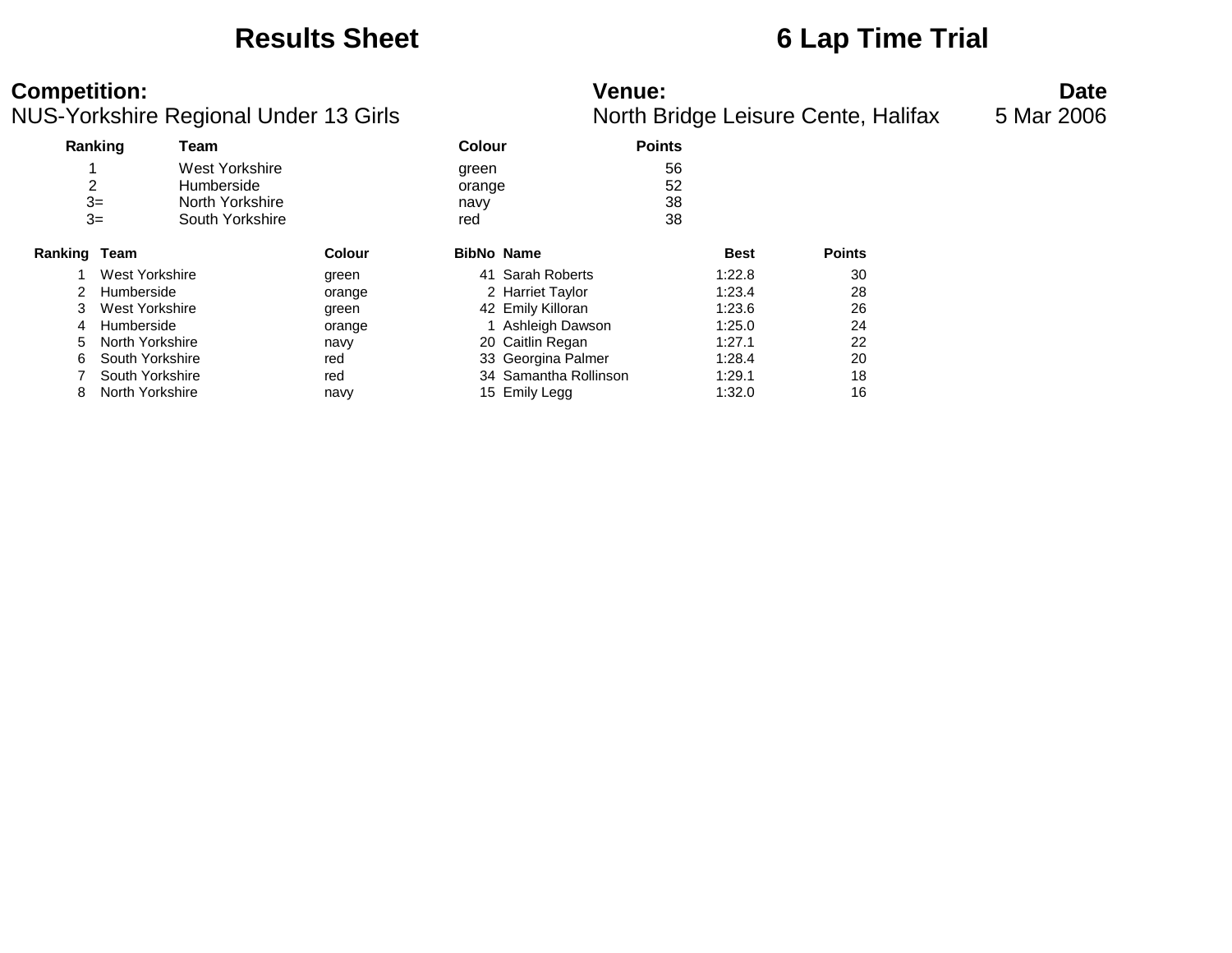### **Event Official Results Sheet 8 Lap Paarlauf**

| <b>Competition:</b> |    | NUS-Yorkshire Regional Under 13 Girls |        | <b>Venue:</b> |       | North Bridge Leisure Cente, Halifax |               | <b>Date</b><br>5 Mar 2006 |
|---------------------|----|---------------------------------------|--------|---------------|-------|-------------------------------------|---------------|---------------------------|
| Ranking Code Team   |    |                                       | Colour | Heat          | Final | <b>Performance</b>                  | <b>Points</b> |                           |
|                     | 04 | West Yorkshire                        | green  | 1:43.0        | 0.0   | 1:43.0                              | 70            |                           |
|                     | 01 | Humberside                            | orange | 1:43.3        | 0.0   | 1:43.3                              | 60            |                           |
|                     | 03 | South Yorkshire                       | red    | 1:44.6        | 0.0   | 1:44.6                              | 50            |                           |
| 4                   | 02 | North Yorkshire                       | navy   | 1:49.2        | 0.0   | 1:49.2                              | 40            |                           |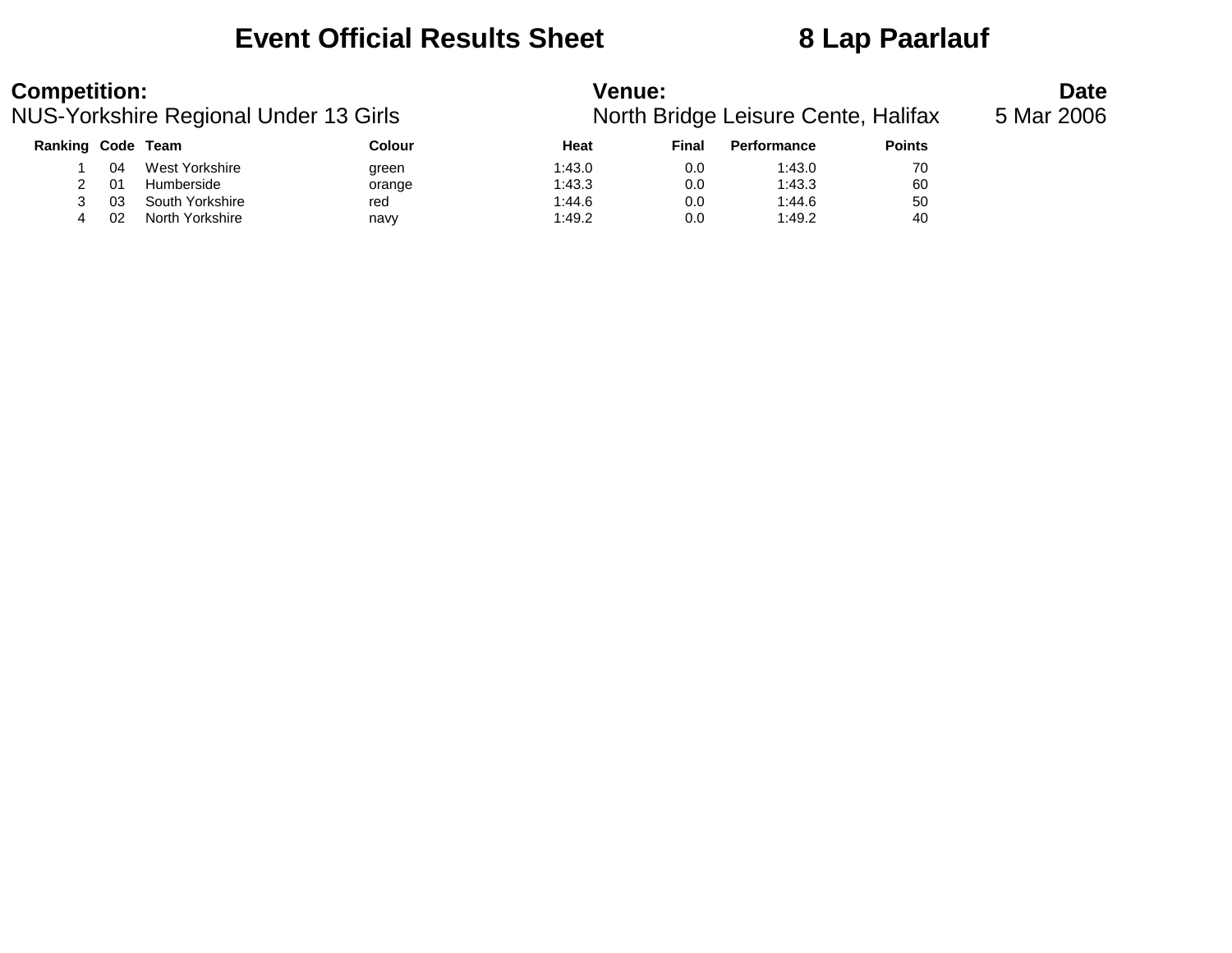### **Event Official Results Sheet 4 x 1 Lap Relay**

### **Competition:**<br>**Date**<br>North Bridge Leisure Cente, Halifax 5 Mar 2006<br>**Date**<br>**Date**<br>North Bridge Leisure Cente, Halifax 5 Mar 2006 NUS-Yorkshire Regional Under 13 Girls

| Ranking Code Team |    |                 | Colour | Heat | Final | <b>Performance</b> | <b>Points</b> |
|-------------------|----|-----------------|--------|------|-------|--------------------|---------------|
|                   | 04 | West Yorkshire  | green  | 47.4 | 0.0   | 47.4               | 70            |
|                   | 03 | South Yorkshire | red    | 50.5 | 0.0   | 50.5               | 60            |
|                   | 01 | Humberside      | orange | 51.1 | 0.0   | 51.1               | 50            |
|                   | 02 | North Yorkshire | navy   | 51.5 | 0.0   | 51.5               | 40            |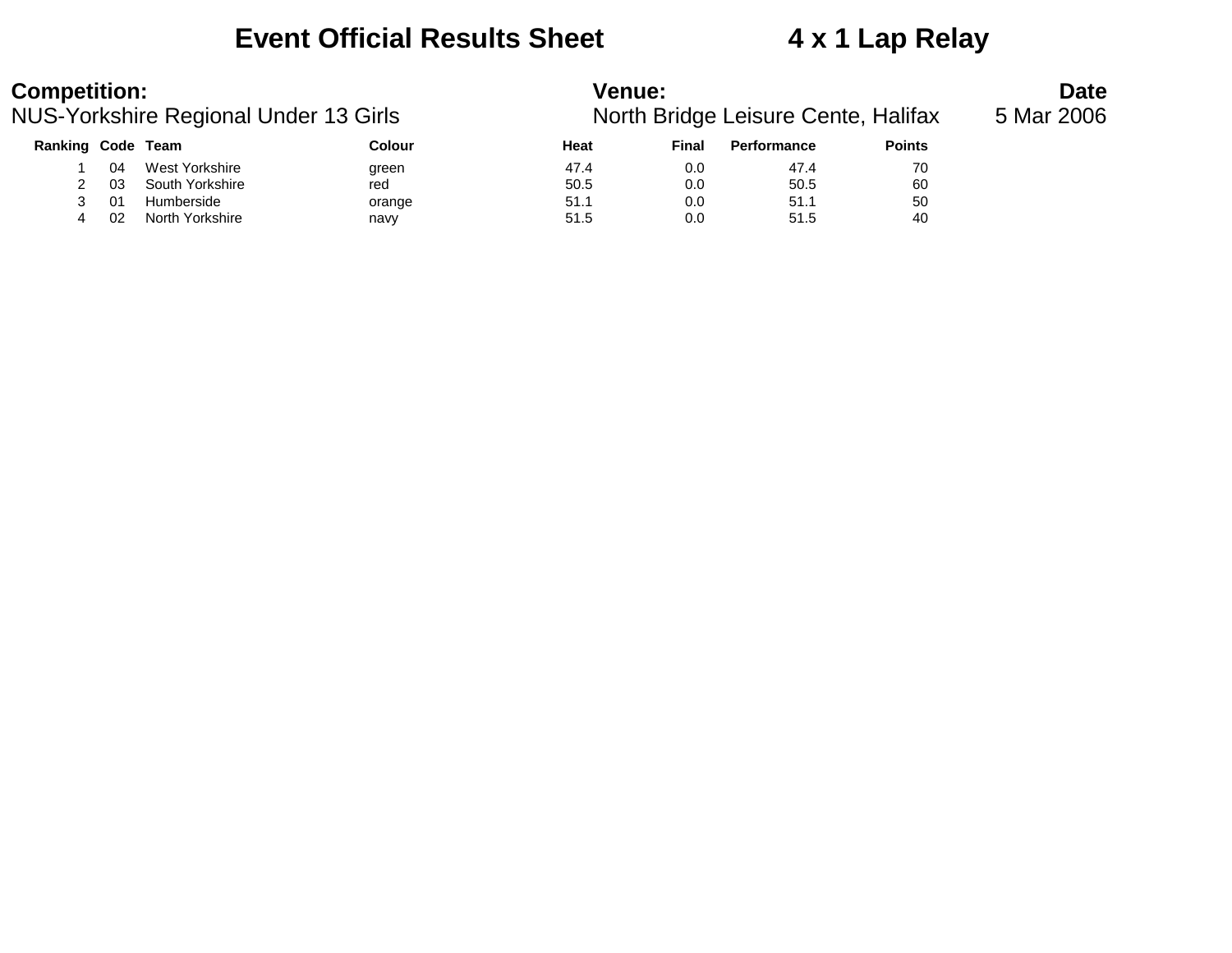### **Event Official Results Sheet 4 x 2 Lap Relay**

# **Competition:**<br>**Date**<br>**North Bridge Leisure Cente, Halifax** 5 Mar 2006<br>**Date**<br>**Date**<br>**Date**<br>**North Bridge Leisure Cente, Halifax** 5 Mar 2006

| JS-Yorkshire Regional Under 13 Girls |     |                 |               | North Bridge Leisure Cente, Halifax |       |                    |               |  |  |  |
|--------------------------------------|-----|-----------------|---------------|-------------------------------------|-------|--------------------|---------------|--|--|--|
| Ranking Code Team                    |     |                 | <b>Colour</b> | Heat                                | Final | <b>Performance</b> | <b>Points</b> |  |  |  |
|                                      | 04  | West Yorkshire  | green         | 1:35.4                              | 0.0   | 1:35.4             | 70            |  |  |  |
|                                      | -01 | Humberside      | orange        | 1:38.7                              | 0.0   | 1:38.7             | 60            |  |  |  |
|                                      | -02 | North Yorkshire | navy          | 1:39.2                              | 0.0   | 1:39.2             | 50            |  |  |  |
|                                      | 03  | South Yorkshire | red           | 1:39.4                              | 0.0   | 1:39.4             | 40            |  |  |  |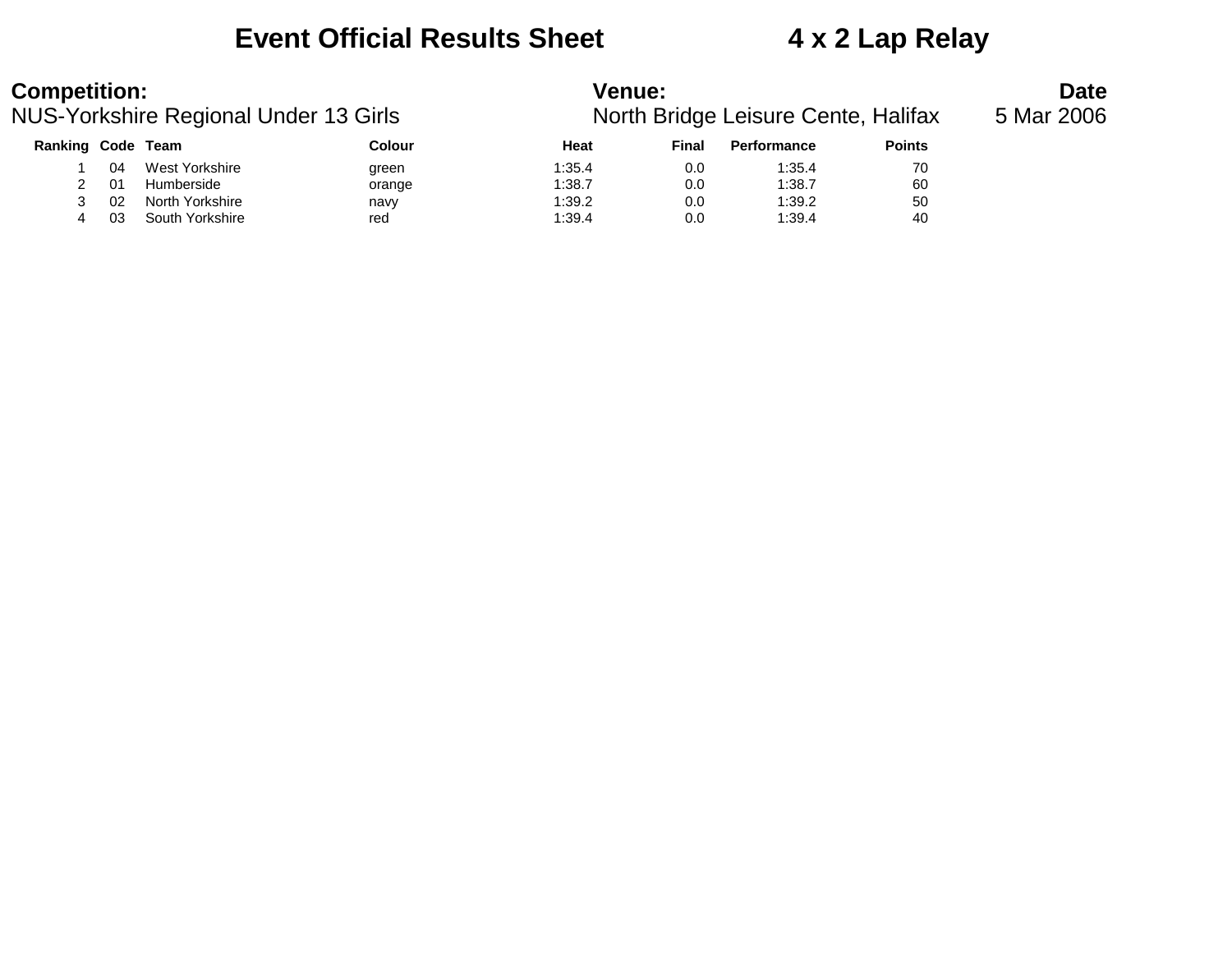### **Results Sheet High Jump**

### NUS-Yorkshire Regional Under 13 Girls

| <b>Competition:</b><br>NUS-Yorkshire Regional Under 13 Girls |                                                                                                                       |                                                          |                                | <b>Venue:</b><br>North Bridge Leisure Cente, Halifax                                                                                                    | <b>Date</b><br>5 Mar 2006                            |                                  |  |
|--------------------------------------------------------------|-----------------------------------------------------------------------------------------------------------------------|----------------------------------------------------------|--------------------------------|---------------------------------------------------------------------------------------------------------------------------------------------------------|------------------------------------------------------|----------------------------------|--|
| Ranking                                                      | Team                                                                                                                  |                                                          | <b>Colour</b>                  | <b>Points</b>                                                                                                                                           |                                                      |                                  |  |
| 3<br>4                                                       | Humberside<br>$1 =$<br>West Yorkshire<br>$1 =$<br>North Yorkshire<br>South Yorkshire                                  |                                                          | orange<br>green<br>navy<br>red | 46<br>46<br>30<br>28                                                                                                                                    |                                                      |                                  |  |
| <b>Ranking Team</b>                                          |                                                                                                                       | <b>Colour</b>                                            | <b>BibNo Name</b>              |                                                                                                                                                         | <b>Best</b>                                          | <b>Points</b>                    |  |
| 2<br>3.<br>4<br>5.<br>6                                      | North Yorkshire<br>South Yorkshire<br>West Yorkshire<br>Humberside<br>Humberside<br>West Yorkshire<br>South Yorkshire | navy<br>red<br>green<br>orange<br>orange<br>green<br>red |                                | 13 Rosie Bridger<br>30 Poppy Knowles<br>43 Phillippa Medley<br>5 Dannielle Gilchrist<br>Ashleigh Dawson<br>46 Victoria Candice<br>34 Samantha Rollinson | 1.43<br>1.35<br>1.35<br>1.30<br>1.10<br>1.10<br>0.00 | 30<br>28<br>26<br>24<br>22<br>20 |  |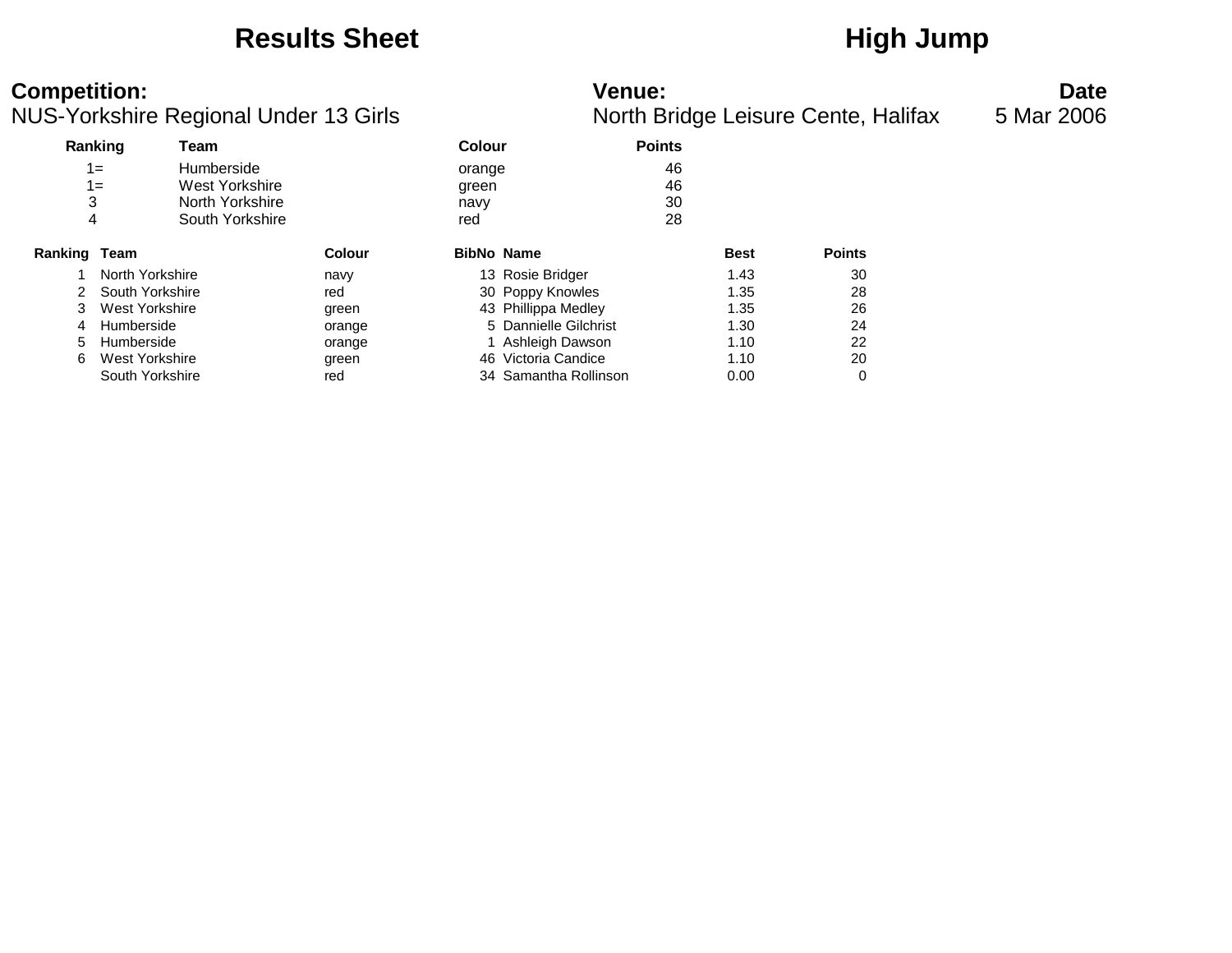### **Results Sheet Shot**

### NUS-Yorkshire Regional Under 13 Girls North Bridge Leisure Cente, Halifax 5 Mar 2006

# **Competition: Venue: Date**

|                | Ranking         | Team            |               | Colour |                      | <b>Points</b> |             |               |
|----------------|-----------------|-----------------|---------------|--------|----------------------|---------------|-------------|---------------|
|                |                 | North Yorkshire |               | navy   |                      | 54            |             |               |
| 2              |                 | West Yorkshire  |               | green  |                      | 52            |             |               |
| 3              |                 | Humberside      |               | orange |                      | 38            |             |               |
| 4              |                 | South Yorkshire |               | red    |                      | 24            |             |               |
| Ranking        | Team            |                 | <b>Colour</b> |        | <b>BibNo Name</b>    |               | <b>Best</b> | <b>Points</b> |
|                | West Yorkshire  |                 | green         |        | 37 Grace Christopher |               | 8.53        | 30            |
|                | North Yorkshire |                 | navy          |        | 19 Emma Binnersley   |               | 6.91        | 28            |
| 3              | North Yorkshire |                 | navy          |        | 21 Vicky Proctor     |               | 6.87        | 26            |
| $\overline{4}$ | South Yorkshire |                 | red           |        | 29 Bethany Hill      |               | 6.66        | 24            |
| 5.             | West Yorkshire  |                 | green         |        | 42 Emily Killoran    |               | 6.20        | 22            |
| 6              | Humberside      |                 | orange        |        | 4 Sarah Quinn        |               | 5.79        | 20            |
|                | Humberside      |                 | orange        |        | 12 Jade Ellwood      |               | 5.19        | 18            |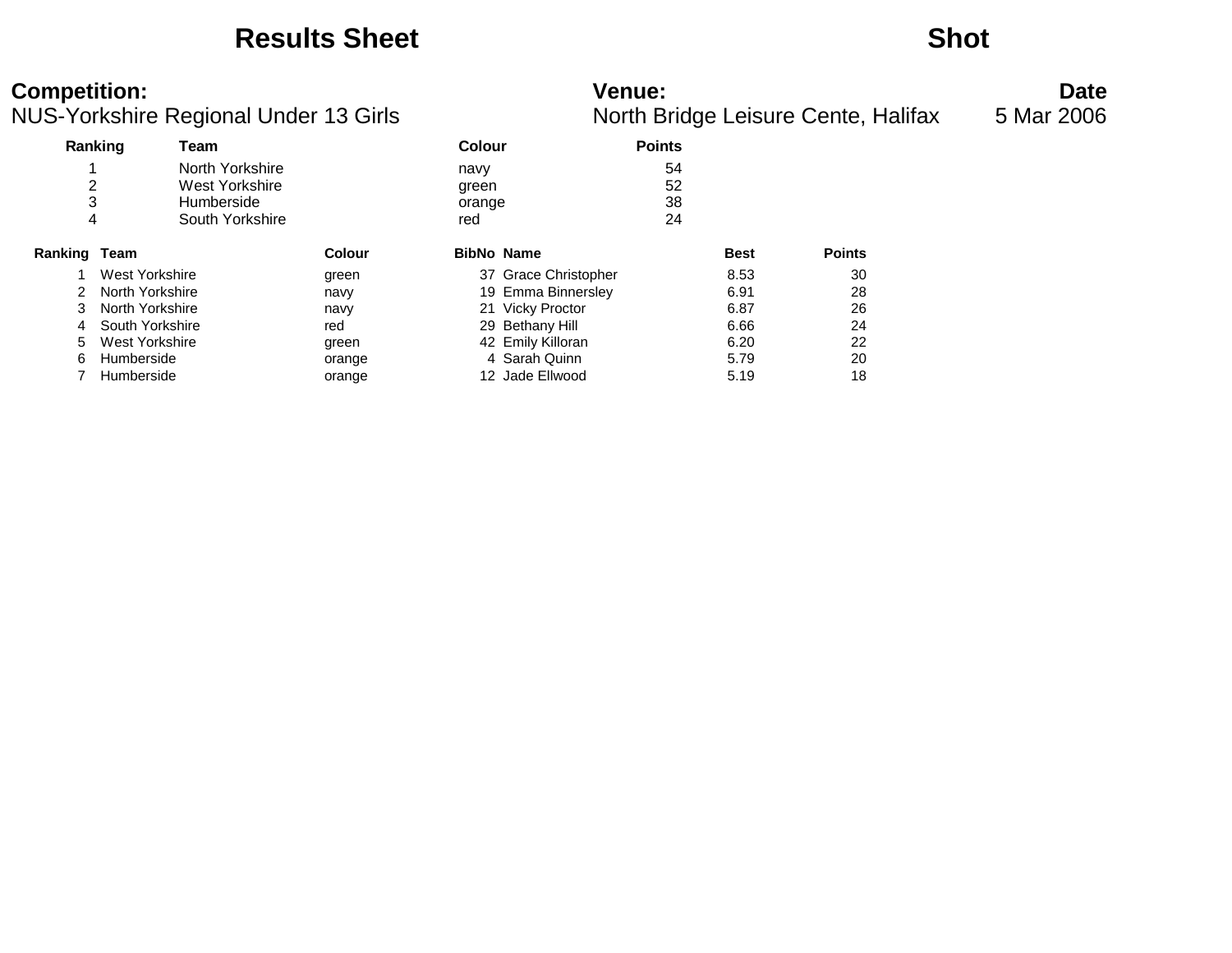### **Results Sheet <b>Speed Bounce Speed Bounce**

| <b>Competition:</b>                   | Venue <sup>.</sup>                  | Date       |  |
|---------------------------------------|-------------------------------------|------------|--|
| NUS-Yorkshire Regional Under 13 Girls | North Bridge Leisure Cente, Halifax | 5 Mar 2006 |  |

|                     |                 | ັ                     |               |        |                    | ັ             |              | $\overline{\phantom{a}}$ |  |
|---------------------|-----------------|-----------------------|---------------|--------|--------------------|---------------|--------------|--------------------------|--|
| Ranking             |                 | Team                  |               | Colour |                    | <b>Points</b> |              |                          |  |
|                     |                 | South Yorkshire       |               | red    |                    | 58            |              |                          |  |
| $2=$                |                 | Humberside            |               | orange |                    | 46            |              |                          |  |
| $2=$                |                 | <b>West Yorkshire</b> |               | green  |                    | 46            |              |                          |  |
| 4                   |                 | North Yorkshire       |               | navy   |                    | 34            |              |                          |  |
| <b>Ranking Team</b> |                 |                       | <b>Colour</b> |        | <b>BibNo Name</b>  |               | <b>Total</b> | <b>Points</b>            |  |
|                     | South Yorkshire |                       | red           |        | 31 Olivia Neal     |               | 89           | 30                       |  |
|                     | South Yorkshire |                       | red           |        | 35 Brittany Sutton |               | 80           | 28                       |  |
| 3                   | Humberside      |                       | orange        |        | 6 Kerreny Wiseman  |               | 79           | 26                       |  |
| 4                   | West Yorkshire  |                       | green         |        | 44 Jessica Mayho   |               | 77           | 24                       |  |
| 5                   | West Yorkshire  |                       | green         |        | 48 Claire Hill     |               | 76           | 22                       |  |
| 6                   | Humberside      |                       | orange        |        | 7 Maisie Hanley    |               | 70           | 20                       |  |
|                     | North Yorkshire |                       | navy          | 17     | Eleanor Stevenson  |               | 67           | 18                       |  |
| 8                   | North Yorkshire |                       | navy          |        | 14 Jess Fearnley   |               | 66           | 16                       |  |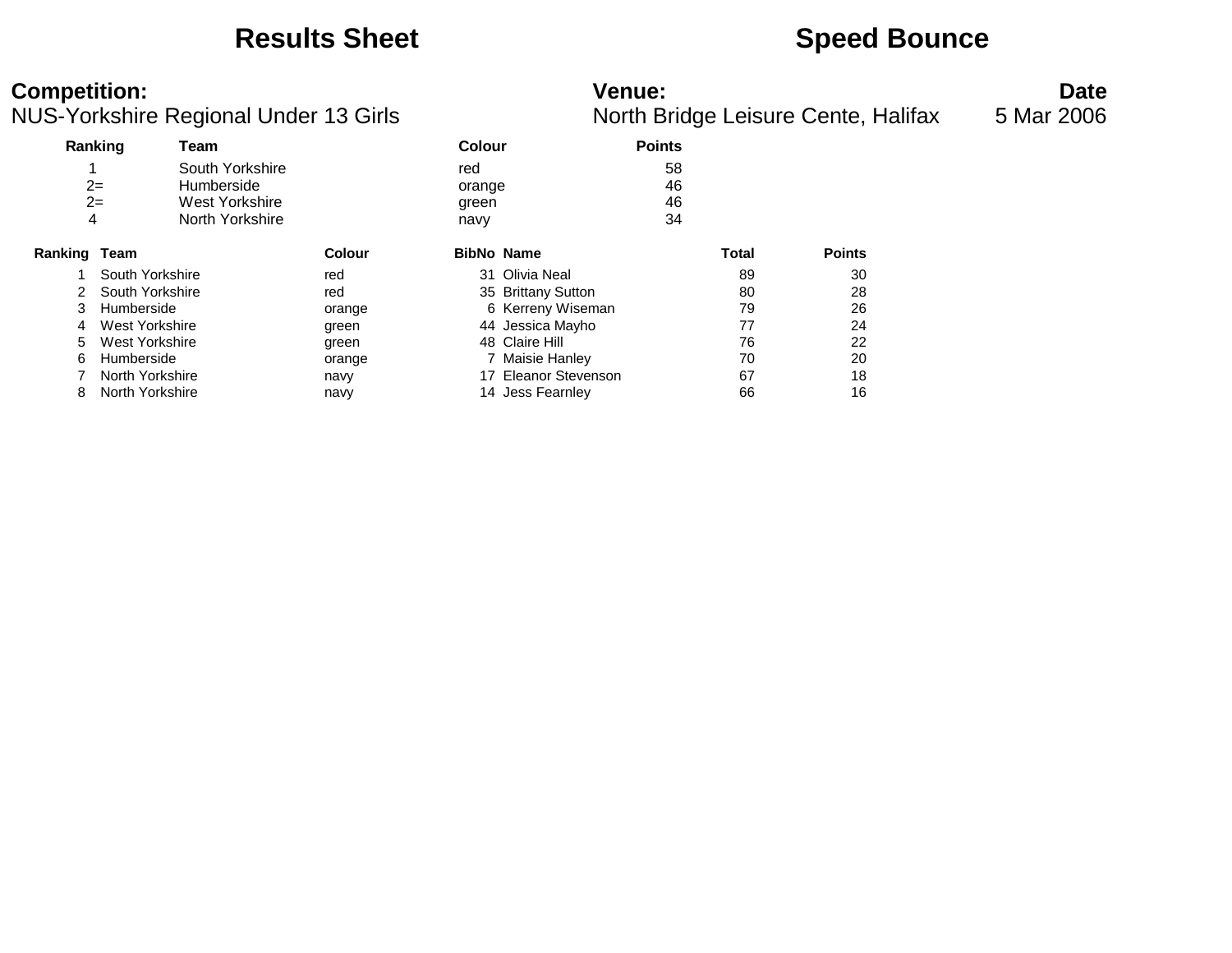## **Results Sheet Standing Long Jump**

**Competition:**<br>**Date**<br>Nunder 13 Girls **Date**<br>North Bridge Leisure Cente, Halifax 5 Mar 2006 NUS-Yorkshire Regional Under 13 Girls

| Ranking |                 | Team            |               | <b>Colour</b>     |                      | <b>Points</b> |             |               |
|---------|-----------------|-----------------|---------------|-------------------|----------------------|---------------|-------------|---------------|
|         | 1=              | Humberside      |               | orange            |                      | 52            |             |               |
|         | $1 =$           | West Yorkshire  |               | green             |                      | 52            |             |               |
| 3       |                 | South Yorkshire |               | red               |                      | 46            |             |               |
| 4       |                 | North Yorkshire |               | navy              |                      | 18            |             |               |
| Ranking | Team            |                 | <b>Colour</b> | <b>BibNo Name</b> |                      |               | <b>Best</b> | <b>Points</b> |
|         | West Yorkshire  |                 | green         |                   | 47 Shannon Greenwood |               | 2.23        | 30            |
| 2       | Humberside      |                 | orange        |                   | 8 Kayleigh Lewis     |               | 2.02        | 28            |
| 3       | South Yorkshire |                 | red           |                   | 27 Kelly Bramhald    |               | 2.02        | 26            |
| 4       | Humberside      |                 | orange        |                   | 9 Samantha Robinson  |               | 1.98        | 24            |
| 5       | West Yorkshire  |                 | green         |                   | 39 Arianna Zenti     |               | 1.92        | 22            |
| 6       | South Yorkshire |                 | red           |                   | 28 Emily Cox         |               | 1.92        | 20            |
|         | North Yorkshire |                 | navy          |                   | 20 Caitlin Regan     |               | 1.60        | 18            |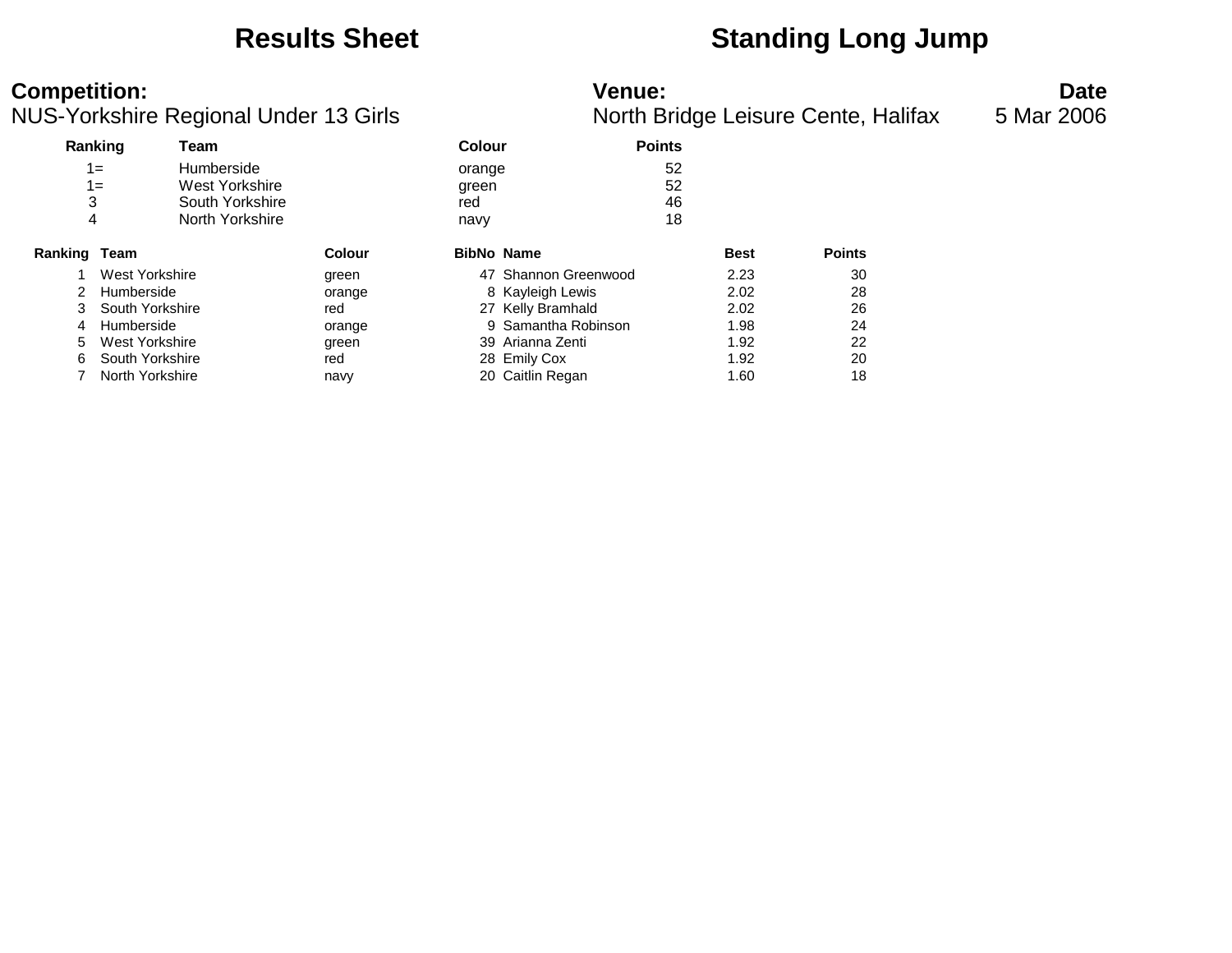### **Results Sheet Standing Triple Jump**

### **Competition: Venue: Date**

|              |                 | ີ               |               |                   |                        | ັ             |             |               |
|--------------|-----------------|-----------------|---------------|-------------------|------------------------|---------------|-------------|---------------|
| Ranking      |                 | Team            |               | <b>Colour</b>     |                        | <b>Points</b> |             |               |
|              |                 | West Yorkshire  |               | green             |                        | 58            |             |               |
| 2            |                 | North Yorkshire |               | navy              |                        | 46            |             |               |
| $3=$         |                 | Humberside      |               | orange            |                        | 40            |             |               |
|              | $3=$            | South Yorkshire |               | red               |                        | 40            |             |               |
| Ranking Team |                 |                 | <b>Colour</b> | <b>BibNo Name</b> |                        |               | <b>Best</b> | <b>Points</b> |
|              | West Yorkshire  |                 | green         |                   | 38 Katy Marchant       |               | 6.52        | 30            |
| 2            | West Yorkshire  |                 | green         | 41                | Sarah Roberts          |               | 5.97        | 28            |
| 3            | North Yorkshire |                 | navy          |                   | 16 Emily Simpson       |               | 5.86        | 26            |
| 4            | South Yorkshire |                 | red           |                   | 32 Dannielle O'Donnell |               | 5.82        | 24            |
| 5            | Humberside      |                 | orange        |                   | 2 Harriet Taylor       |               | 5.56        | 22            |
| 6            | North Yorkshire |                 | navy          |                   | 22 Emily Robinson      |               | 5.36        | 20            |
|              | Humberside      |                 | orange        |                   | 3 Hannah Kitchen       |               | 5.18        | 18            |
| 8            | South Yorkshire |                 | red           |                   | 33 Georgina Palmer     |               | 5.16        | 16            |